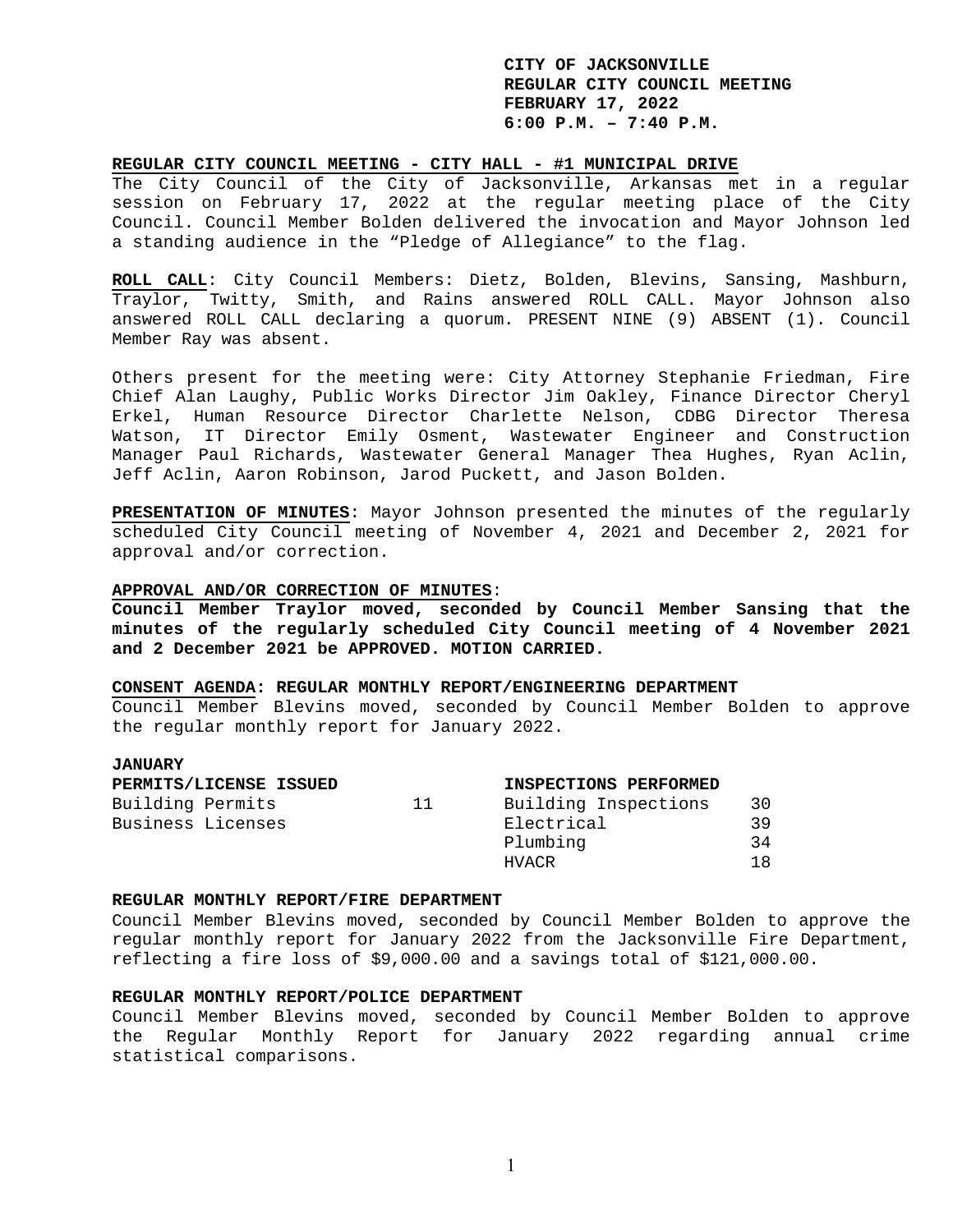#### **REGULAR MONTHLY REPORT/CODE ENFORCEMENT**

Council Member Blevins moved, seconded by Council Member Bolden to approve the regular monthly report as presented for January 2022.

Assigned Calls 94 Self-Initiated Calls 177

| Follow Up Inspections   |     | 257 Vehicles Towed       | 14 |
|-------------------------|-----|--------------------------|----|
| Complied after Notice   | 117 | Unsafe Structures Tagged | 15 |
| Three Day Notice        |     | 131 Structures Condemned |    |
| Seven Day Letter        |     | 81 Structures Rehabbed   |    |
| Citation Letters Mailed |     | 16 Demolition by City    |    |
| Citations Issued        | 8   | Demolition by Owner      |    |
| Vehicles Tagged         | 83  |                          |    |

### **REGULAR MONTHLY REPORT/ANIMAL CONTROL**

Council Member Blevins moved, seconded by Council Member Bolden to approve the regular monthly report for December 2021.

| <b>ADOPTION FEES/FINES</b> | S | 215.00 |
|----------------------------|---|--------|
| CONTRIBUTIONS              |   | 0.00   |
| TOTALS                     |   | 215.00 |

Council Member Blevins moved, seconded by Council Member Bolden to approve the regular monthly report for January 2022.

| <b>ADOPTION FEES/FINES</b> | s | 385.00 |
|----------------------------|---|--------|
| CONTRIBUTIONS              |   | 0.00   |
| TOTALS                     |   | 385.00 |

Council Member Blevins moved, seconded by Council Member Bolden to approve the annual report for the end of 2021.

| <b>ADOPTION FEES/FINES</b> | \$8,518.00 |
|----------------------------|------------|
| <b>CONTRIBUTIONS</b>       | 0.00       |
| TOTALS                     | \$8,518.00 |

Council Member Blevins explained that he noticed a discrepancy regarding the Animal Control for the 2021 year ending report, saying that it stated there were zero contributions to the Animal Control Shelter. He related that he spoke to the Director who is going to investigate, saying that he would like to accept the report with the caveat that it will be further reported on.

**ROLL CALL: Council Member: Dietz, Bolden, Blevins, Sansing, Mashburn, Traylor, Twitty, Smith, and Rains voted AYE. MOTION CARRIED.** 

**WATER DEPARTMENT: WASTEWATER DEPARTMENTS: FIRE DEPARTMENT:**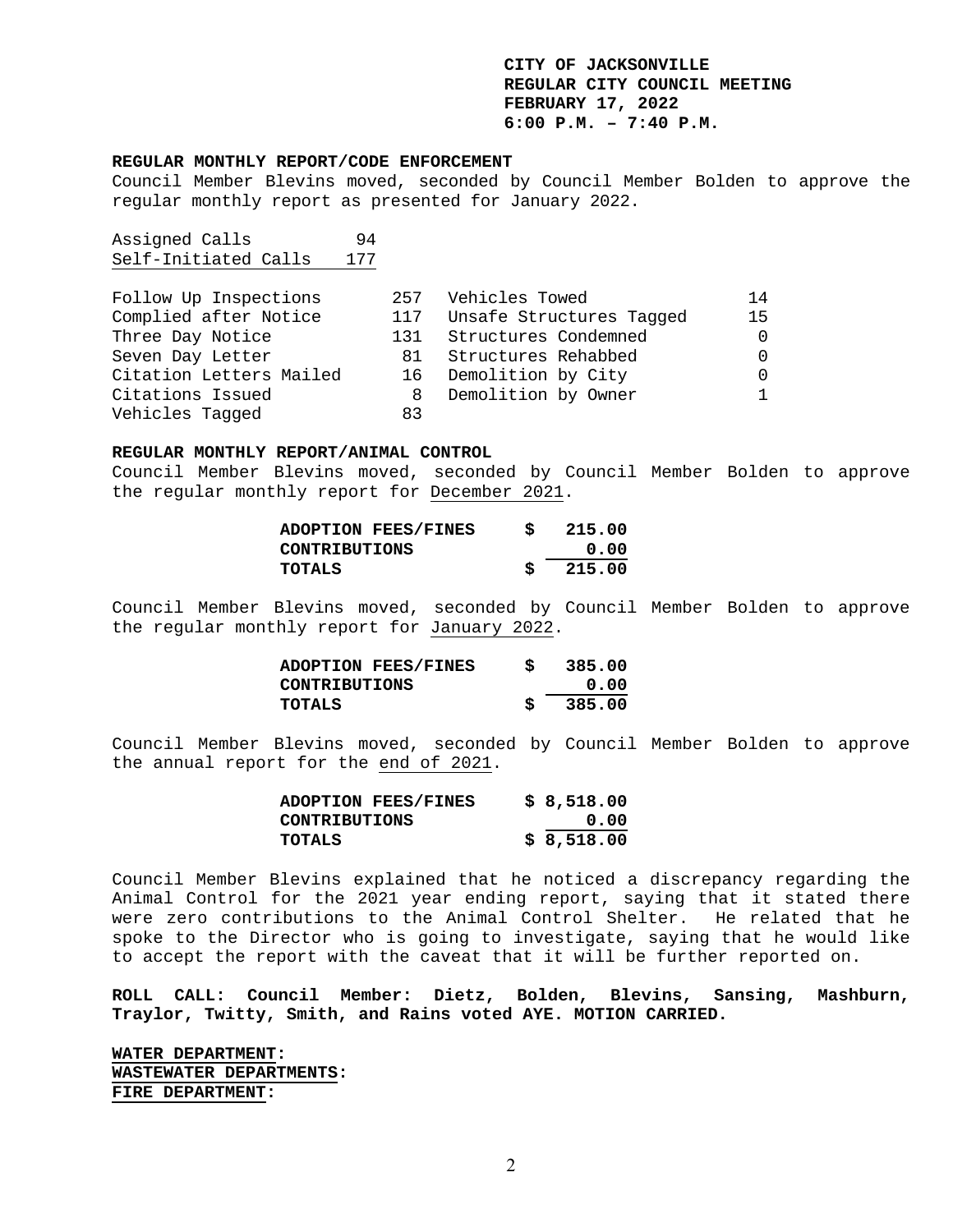## **Deviation in Agenda: STREET DEPARTMENT: Request to accept bid: New City Garage exterior walls**

Public Works Director Jim Oakley related the project was bid in November with no returning bids. He explained that three of the contractors related that their bonding power was out of reach and would be able to bid it at the first of the year. He added that it was rebid and only one bid was returned. He explained the scope of the project is for the enclosure of walls, noting that the slab is already constructed with a roof. He stated that he feels it is a fair price. He surmised the project should not go over the approximate \$400,000 projected, estimating the project would complete around \$337,000.

**Council Member Traylor moved, seconded by Council Member Twitty to accept the bid of \$205,500.00 from CLH General Contractors to construct the New City Garage exterior walls. MOTION CARRIED.** 

#### **Resume Agenda:**

**POLICE DEPARTMENT: Selection of Committee members regarding ORDINANCE 1683 (#2-22) Amending various sections in Chapter 8 of the Jacksonville Municipal Code** 

Members of the Committee are Lieutenant Ryan Wright, Council Member Rains, Kyoko Provencio Council Member Rains nomination, Council Member Sansing, Council Member Mashburn, and Council Member Bolden who volunteered.

## **SANITATION DEPARTMENT: PARKS & RECREATION:**

## **PLANNING COMMISSION: 2nd READING ORDINANCE 1682 (#1-22)**

**AN ORDINANCE RECLASSIFYING PROPERTY IN THE CITY OF JACKSONVILLE, ARKANSAS (306 SOUTH ROAD); AMENDING ORDINANCE NOS. 213 AND 238 AND THE LAND USE MAP OF THE CITY OF JACKSONVILLE, ARKANSAS; DECLARING AN EMERGENCY; AND, FOR OTHER PURPOSES.** 

Council Member Bolden moved, seconded by Council Member Rains to place Ordinance 1682 on **SECOND READING**. **ROLL CALL**: Council Member Dietz, Bolden, Blevins, Sansing, Mashburn, Traylor, Twitty, Smith, and Rains voted AYE. (0) voted NAY. **MOTION CARRIED**. **Whereupon City Attorney Friedman read the heading of Ordinance 1682.** 

Council Member Bolden moved, seconded by Council Member Mashburn to **APPROVE** Ordinance 1682 on **SECOND READING** and **SUSPEND THE RULES** and place Ordinance 1682 on **THIRD AND FINAL READING**. **ROLL CALL**: Council Member Dietz, Bolden, Blevins, Sansing, Mashburn, Traylor, Twitty, Smith, and Rains voted AYE. **MOTION CARRIED**.

Council Member Bolden moved, seconded by Council Member Sansing to **APPROVE AND ADOPT** Ordinance 1682 in its entirety. **ROLL CALL**: Council Member Dietz, Bolden, Blevins, Sansing, Mashburn, Traylor, Twitty, Smith, and Rains voted AYE. **MOTION CARRIED.**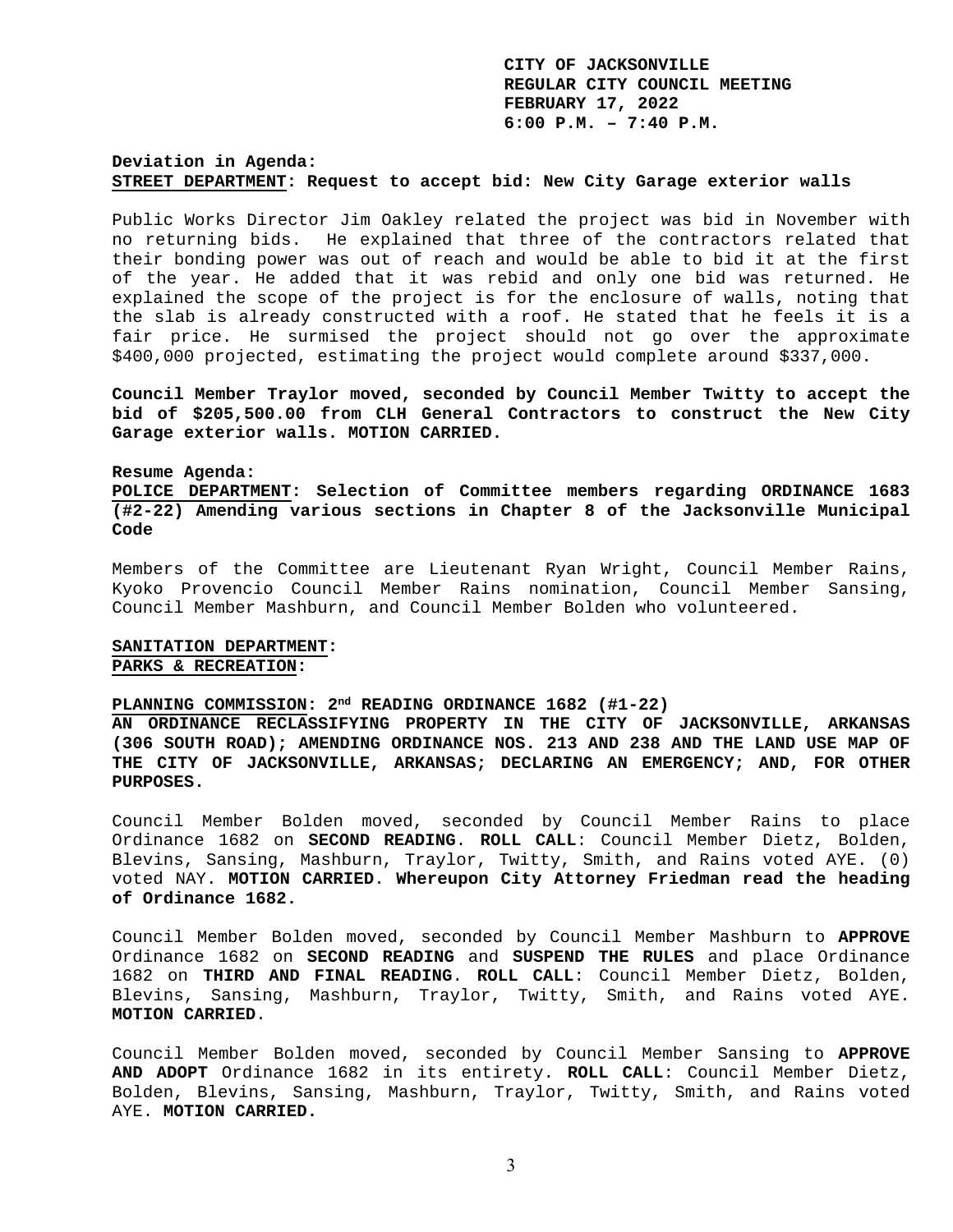Council Member Bolden moved, seconded by Council Member Mashburn that the **EMERGENCY CLAUSE** be approved and adopted. **ROLL CALL**: Council Member Dietz, Bolden, Blevins, Sansing, Mashburn, Traylor, Twitty, Smith, and Rains voted AYE. **MOTION CARRIED.** 

#### **ORDINANCE 1682 (#1-2022) APPROVED AND ADOPTED THIS 17th DAY OF FEBRUARY, 2022.**

### **COMMITTEE(S):**

### **GENERAL: a. PRESENTATION Black History Month honoring Broadway Joe & Freddie Booker**

Council Member Bolden presented a plaque honoring Broadway Joe & Freddie Booker recognizing their contributions to the youth. He read the inscription "Presented to Joesph H. Booker, better known as Broadway Joe, and Mrs. Freddie Booker; in honor of Black History Month, we recognize you as making an impact in many areas of our City and State. Thank you for over 30 years of dedicated service presented 2022 by Council Member James Bolden."

Mr. Booker thanked the Council for their recognition, saying that he and his wife have been retired from the Military in Jacksonville since the 70's. He stated that this year is their  $42<sup>nd</sup>$  year of youth football, he shared that he is a true believer that God doesn't call everyone to preach but he makes the call. He said that after so many years of sometimes saying I want to walk away from this, with a good wife, she sticks with me and we continue to do this. We had a lot of fun during the pandemic, because we got to do some things that we hadn't done in so many years because we have done football for over 35 years. So, every Fall, that is what we do. I think I wanted to do something else when we got the pandemic, but it seems like it was calling me back, so we went back to doing it again. He thanked the City for their support for so many years. He stated that they answered the call for the City of Jacksonville, noting that when he was young, someone did it for him. We are here to do it for the kids.

Ms. Booker stated that she resigned her commission with the Military because she saw so much of what he stood for with the kids. She stated that she and her husband respect and understand each other.

### **Deviation in Agenda:**

**Council Member Bolden moved, seconded by Council Member Mashburn to deviate from the agenda and speak on business number d. MOTION CARRIED.** 

### **d. ORDINANCE 1687 (#6-22)**

**AN ORDINANCE DECLARING THE EXERCISE OF EMINENT DOMAIN ON CERTAIN REAL PROPERTY WITHIN THE CITY LIMITS OF THE CITY OF JACKSONVILLE, ARKANSAS FOR ACQUISITION OF PUBLIC EASEMENTS AND RIGHTS OF WAY FOR THE CONSTRUCTION AND DEVELOPMENT OF IMPROVED PUBLIC WATER AND SEWER LINES FOR THE CONSTRUCTION PROJECTS ON BEHALF OF JACKSONVILLE WATER WORKS AND JACKSONVILLE WASTE WATER; AND, FOR OTHER PURPOSES.**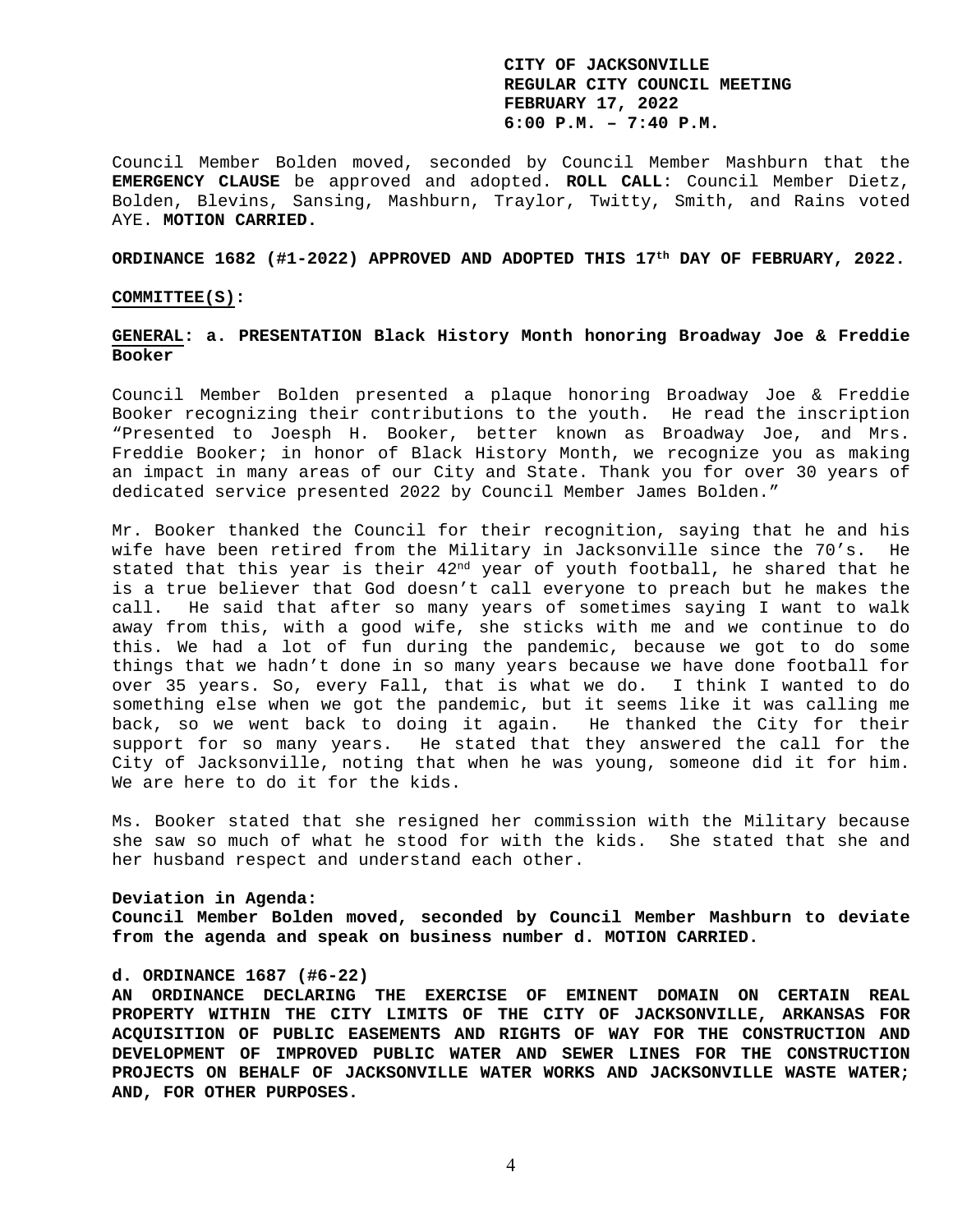Council Member Bolden moved, seconded by Council Member Blevins to place Ordinance 1687 on **FIRST READING**. **ROLL CALL**: Council Member Dietz, Bolden, Blevins, Sansing, Mashburn, Traylor, Twitty, Smith, and Rains voted AYE. (0) voted NAY. **MOTION CARRIED. Whereupon City Attorney Friedman read the heading of Ordinance 1687.** 

Jacksonville Wastewater Engineer and Construction Manager Paul Richards explained that this Ordinance is in relation to the Highway 67/167 widening project, pointing out that Wastewater had a total of 38 easements. He related they obtained 30 and the other 8 are being addressed in the Ordinance since they were unable to reach a settlement with the owners. He then explained that Gwatney Chevrolet is still in negotiations with the Highway Department and does not want to deal with any third parties until those negotiations are resolved, adding that in the interest of time they need to get their utilities moved out of the way so the Highway Department can get in there in March. He then answered that appraisals have been done for all 8 of the properties.

Council Member Sansing stated that the Water and Wastewater are being forced to do this by the Highway Department, they are not buying the property but just an easement, which is ultimately purchased by the rate payers. He stated that they are not taking any land, it is just for a right-of-way to move the utilities. It was confirmed that no structures would have to be moved.

Council Member Blevins stated that this is the perfect textbook reason why we need to use eminent domain to make this happen.

Council Member Traylor moved, seconded by Council Member Mashburn to **APPROVE** Ordinance 1687 on **FIRST READING** and **SUSPEND THE RULES** and place Ordinance 1687 on **SECOND READING**. **ROLL CALL**: Council Member Dietz, Bolden, Blevins, Sansing, Mashburn, Traylor, Twitty, Smith, and Rains voted AYE. **MOTION CARRIED**.

Council Member Bolden moved, seconded by Council Member Rains to **APPROVE** Ordinance 1687 on **SECOND READING** and **SUSPEND THE RULES** and place Ordinance 1687 on **THIRD AND FINAL READING**. **ROLL CALL**: Council Member Dietz, Bolden, Blevins, Sansing, Mashburn, Traylor, Twitty, Smith, and Rains voted AYE. **MOTION CARRIED**.

Council Member Bolden moved, seconded by Council Member Traylor to **APPROVE AND ADOPT** Ordinance 1687 in its entirety. **ROLL CALL**: Council Member Dietz, Bolden, Blevins, Sansing, Mashburn, Traylor, Twitty, Smith, and Rains voted AYE. **MOTION CARRIED.** 

### **ORDINANCE 1687 (#6-2022) APPROVED AND ADOPTED THIS 17th DAY OF FEBRUARY, 2022.**

### **j. Census: Unsheltered count February 22nd**

Council Member Rains explained that she requested the item be moved up in the agenda so Theresa Watson did not have to stay through the entire meeting.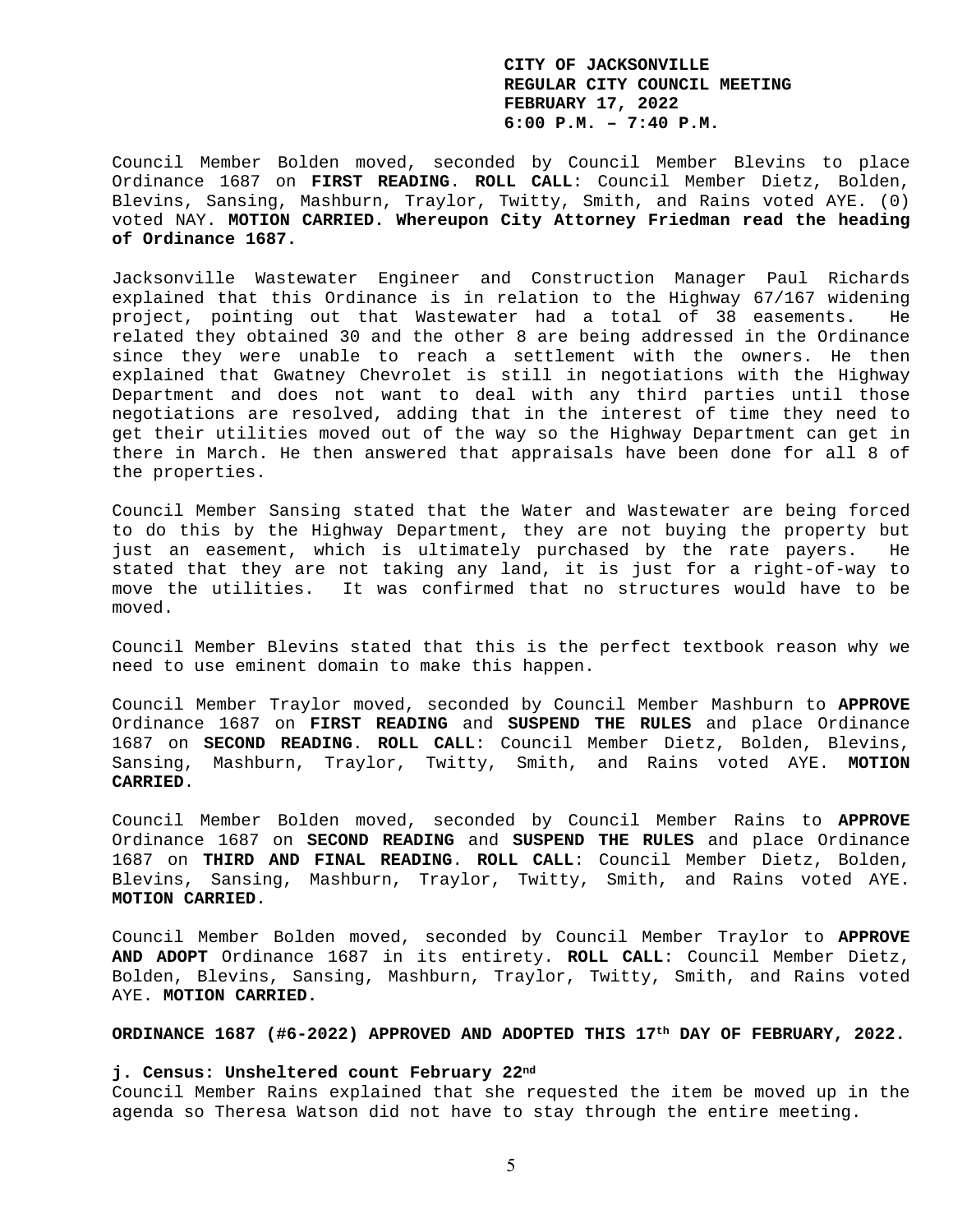# **Council Member Rains moved, seconded by Council Member Mashburn to deviate in agenda for item j. MOTION CARRIED.**

Ms. Watson explained that on an annual basis, HUD requires the continuum which Jacksonville is a part of CATCH which stand for Central Arkansas Team Care for the Homeless. She stated that every year they have to count the shelter homeless and every other year is the unsheltered count. She related that this year we are counting the unsheltered in Jacksonville, previously we have always had this count and starting in 2017 a site was added in Jacksonville because it seemed that the homeless population had increased. She stated that in 2017 and 2019, we had a site but got very little participation, so this year we added sites for a total of three. She related that one site is at Wal-Mart, one is across from the Library, and one is at 109 South Second Street (Old City Hall). She stated that they would take basic information, and in return for the homeless participating, they are offered a goodie bag. She explained that the data is given back to HUD and that determines how much funding CATCH receives each year. She informed the Council that the same count will be next year because of the pandemic that took place in 2020 through 2021. She then answered that flyers are distributed to various locations visited by the homeless.

Council Member Mashburn confirmed with Ms. Watson that there are no homeless shelters in Jacksonville, saying that Westside Baptist Church is looking to try and open a homeless shelter beside the Church.

Council Member Rains confirmed that the count will be held the  $22<sup>nd</sup>$ .

Mayor Johnson noted that March  $7<sup>th</sup>$ , the City has a new CDBG Director starting, adding that Ms. Watson will be training her for the next few months.

### **Resume Agenda:**

### **b. PUBLIC HEARING ORDINANCE 1686 (#5-22)**

**AN ORDINANCE BY THE CITY OF JACKSONVILLE ARKANSAS CALLING FOR THE ANNEXATION OF LAND CURRENTLY LOCATED IN PULASKI COUNTY ARKANSAS, PURSUANT TO ARK. CODE ANN. §14-40-501-503.** 

# **Mayor Johnson opened the public hearing at approximately 6:27 p.m.**

Mr. Jason Bolden, an attorney representing Arkansas Homes and Rentals, LLC. stated there are several members consisting of Jarod Puckett, Ryan Aclin, Jeff Aclin and some other members here from Bond Engineering, Aaron Robinson, Yevette, Marty and the Aclin brothers' parents who have been residents since the 60's. He explained that this property is an enclave of 26 acres that is fully encompassed by the City but is not in the City. He stated that they are asking that it be annexed into the City, and are asking for R-2 zoning. He related that they have been before the Planning Commission with a plat and proposal that has been approved. He stated that they are looking at spending 10 million dollars on this project. He noted that currently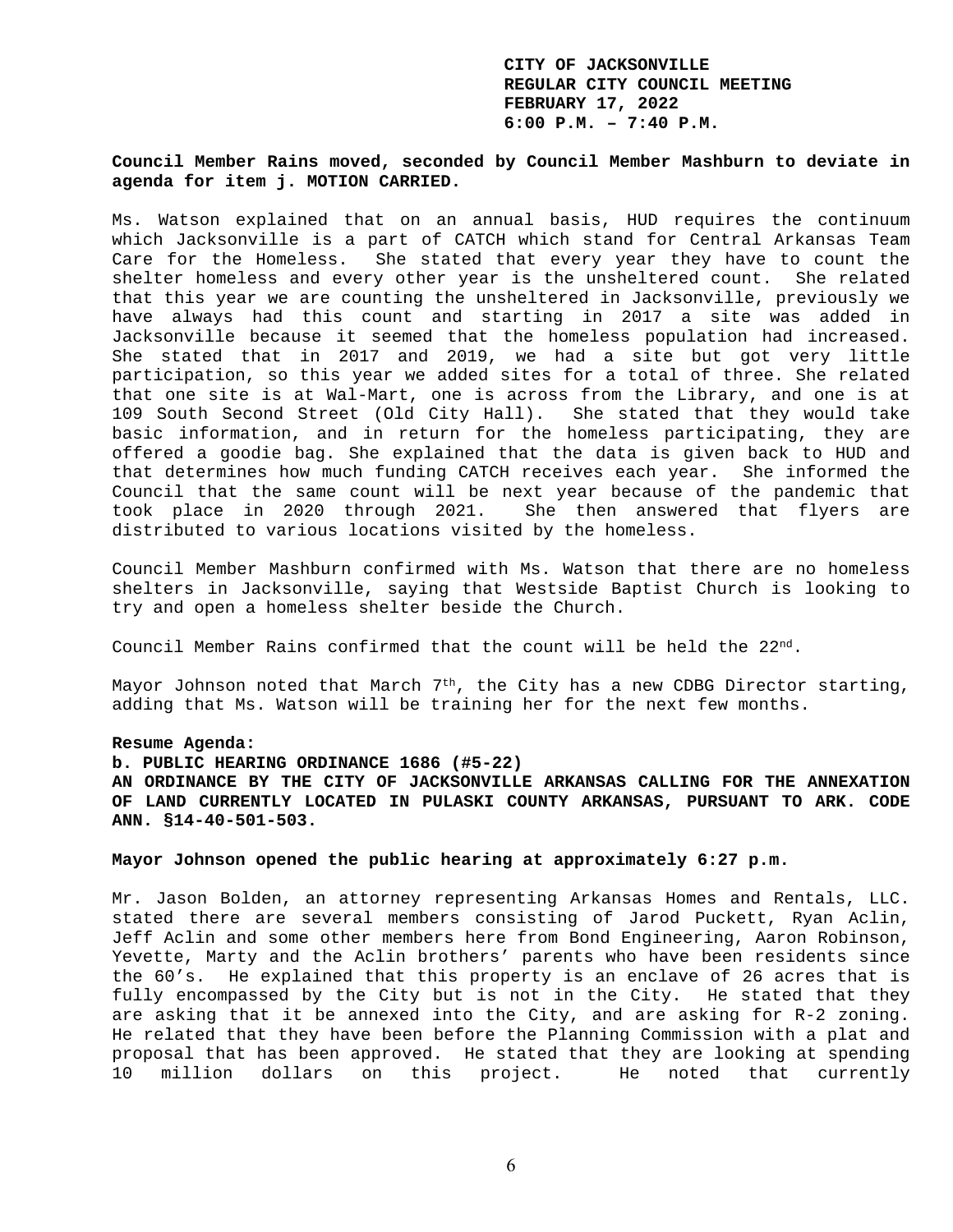the property tax on this property is over \$400.00 annually but following the development, they believe the property tax on this will amount to about \$140,000 annually. He stated that if half of the investment is in materials alone, the sales tax collected will exceed half of a million dollars. He stated that it is a big project for people who have lived here for a long time and are committed to this project.

### **Mayor Johnson closed the public hearing at approximately 6:30 p.m.**

Council Member Sansing moved, seconded by Council Member Rains to place Ordinance 1686 on **FIRST READING**. **ROLL CALL**: Council Member Dietz, Bolden, Blevins, Sansing, Mashburn, Traylor, Twitty, Smith, and Rains voted AYE. (0) voted NAY. **MOTION CARRIED. Whereupon City Attorney Friedman read the heading of Ordinance 1686.** 

Council Member Dietz stated that he has a few concerns, explaining that when they came to the Planning Commission they were asked to put in another entrance, which they did and it is going to located on Loop Road. He then noted that in that same meeting they had requested that some of the lots be reserved for single-family residency. He stated that 68 duplexes in this congested area would create a lot of traffic for the City streets to handle. He stated that while he is all for growth, there are some lots on the backside that were discussed as being reserved for single-family. He noted that there is a great need for single-family in Jacksonville.

Council Member Rains asked if the developer would be willing to make single family developments in conjunction with the already planned duplexes.

Mr. Bolden stated that one of the items addressed at the Planning Commission was the addition of the Loop Road entrance to help with traffic, saying that in addition to that, they purchased additional property along the edge that does include 7 single-family homes. He stated that part of it was to purchase additional property on the edge and to add to that mix. He stated that it is 68 duplexes, but in addition to that, there are 7 single-family homes that have been added to that project.

Council Member Sansing stated that he has studied the traffic flow and the streets going into this area, saying that he does agree that we need housing, for Military that are being priced out of Cabot. He offered that he would like to make an amendment that the zoning be changed from R-2 to R-1, and then let the developers go back to the Planning Commission to discuss how the property would be divided between single-family and duplexes. He stated that he cannot support an annexation of strictly R-2.

### **Council Member Sansing moved to changed the zoning to R-1 instead of R-2.**

Mr. Bolden stated at this point he believes his clients would prefer not to be annexed into the City, if that is the choice. We would prefer it to be R-2 or we will develop it without the jurisdiction of the City.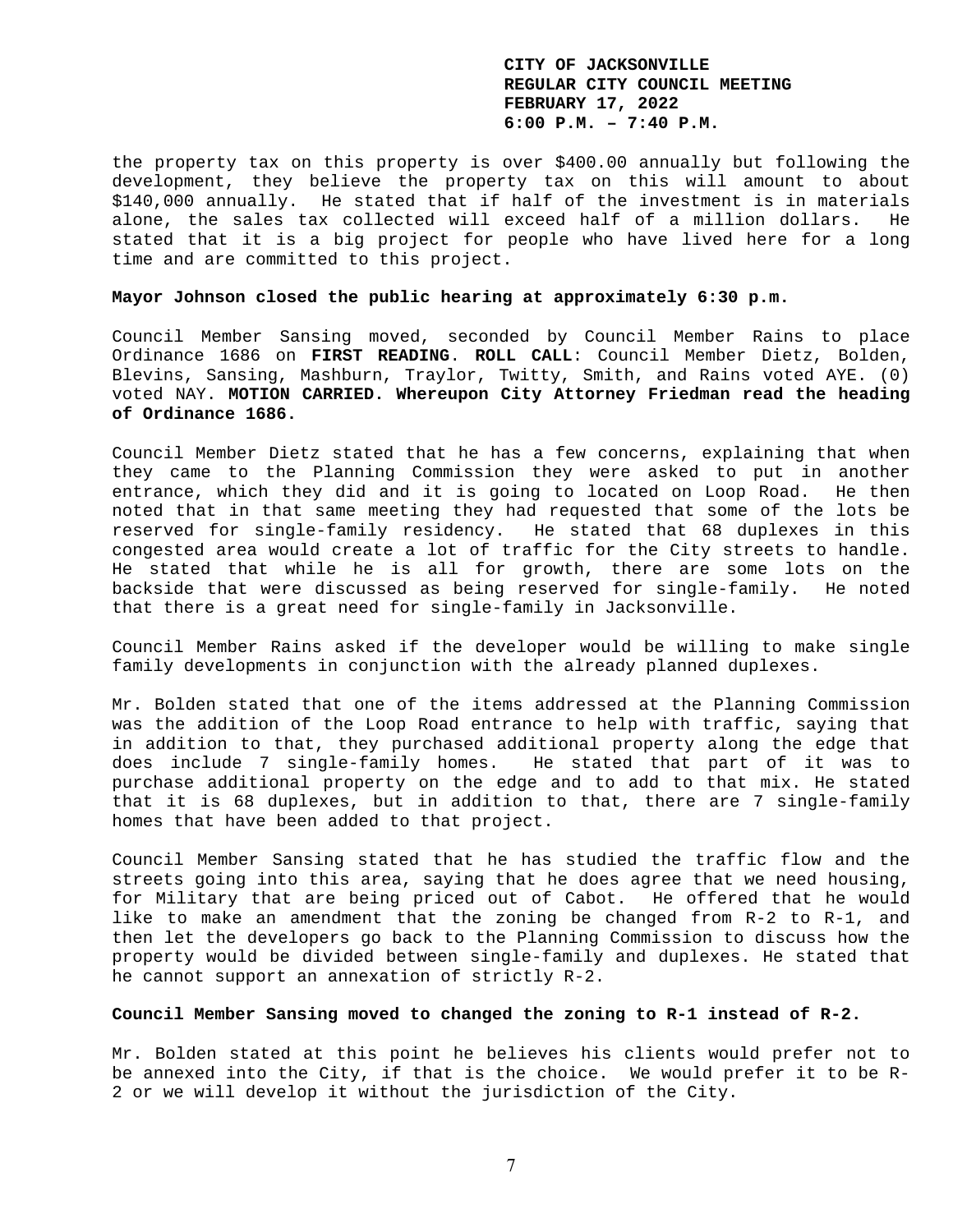Mayor Johnson stated that the City still has jurisdiction because it is within the City's jurisdictional boundaries, so we will still govern what you can and cannot do in that area.

Mr. Bolden clarified by saying "within some limits to that, yes". He acknowledged that there is extra-territorial jurisdiction.

Mayor Johnson stated that at some point we could just decide to force it into the City because it is an island.

Council Member Sansing stated that regardless of what your clients say, I am saying that a 50/50 mix with the duplexes next to where the other duplexes are and with single-family close to single family are currently is the optimal use for this in Ward 2 and for the City of Jacksonville. He related that if you want to put 68 duplexes into 26 acres and the entrances and exits are limited, that is a nonstarter for him.

Mr. Jarod Puckett clarified with Council Member Sansing, who reiterated that he felt a 50/50 mix of single family and duplex would be the perfect mix, meaning 50% of the structures would be single-family homes and 50% being duplexes. Council Member Sansing added that it would make a significant difference regarding the traffic. He stated that we have a need for affordable single-family homes and a need for duplexes in Jacksonville.

Mr. Puckett stated that they are not opposed to the 50/50 deal if that is what they have to do, saying that they want to work with Jacksonville, noting that they are moving their offices from Cabot and developing the property off of 67/167 regarding 17,000 square feet, saying they are committed to Jacksonville. He noted that they acquired additional property after meeting with the Planning Commission to address the request for an additional entrance regarding traffic. He stated that the single-family they are building is already zoned single-family so it is not on the agenda and they have already poured footers on five of the homes. He added they felt they were doing what Jacksonville wanted, so this is a curve ball to them.

Council Member Sansing noted that the City Council has monitored the projects proposed development plans and traffic conditions. He stated that one of the streets is a narrow street and if it is widened you would have to take from the resident's front yards. He reiterated that if it is annexed to R-1, most of the City Council would approve it and then you could go back to the Planning Commission for a rezoning request that would be recommended back to the City Council. He reminded the City Council that he has a motion on the floor to annex in as R-1.

Mayor Johnson noted that there has not been a second to the motion, after which motion dies for lack of a second.

Council Member Traylor confirmed that the property adjacent to the proposed development on the south side is zoned R-2, the west side is a mixture of R-1 and R-2, the north side is unbuildable and the east is R-1 Loop Acres.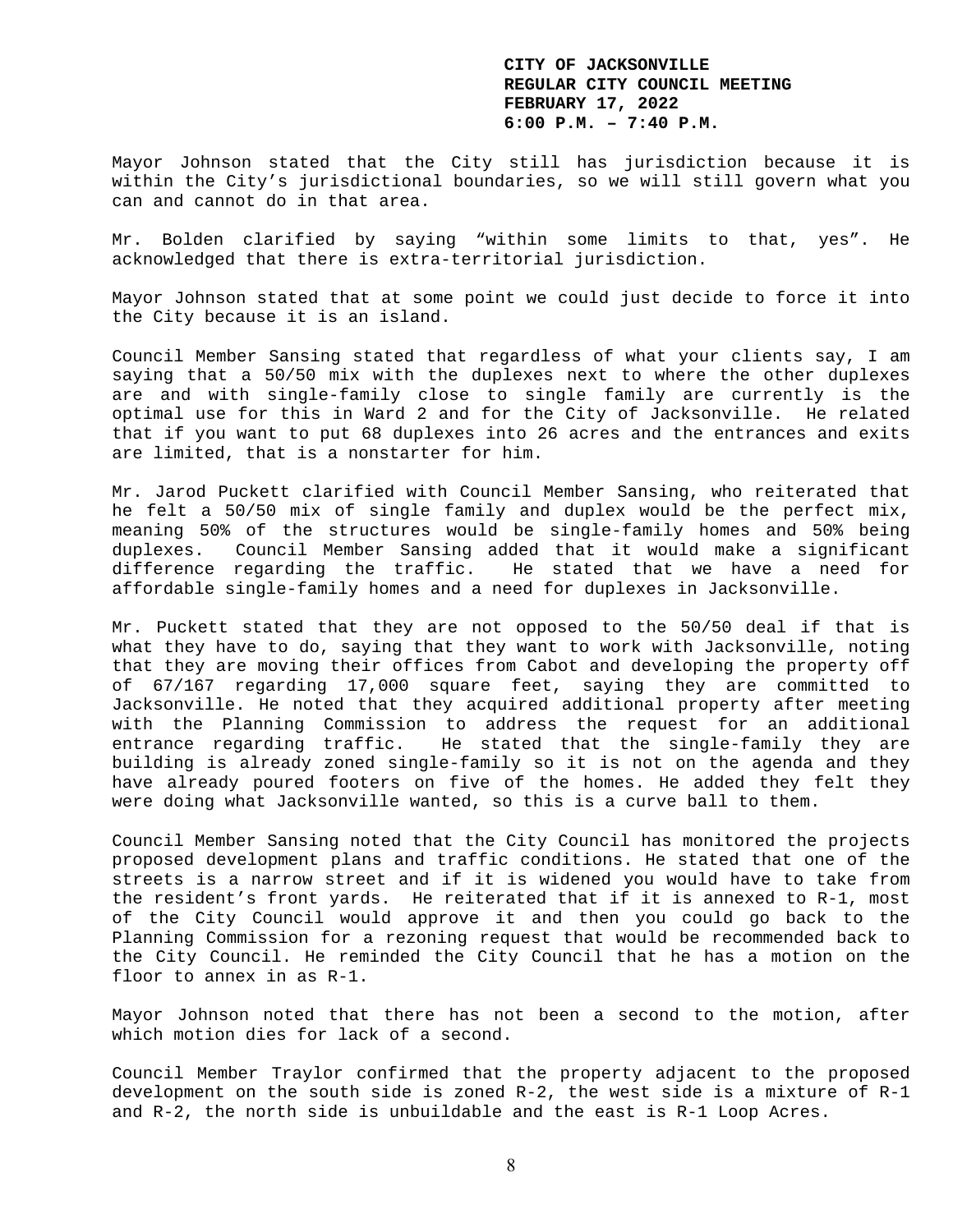Council Member Traylor stated that if the Planning Commission has recommended the annexation he would support the annexation.

It was confirmed that the entire 26 acres would be annexed, even though part of that is not buildable because it is in the floodplain.

Council Member Blevins stated that he is not sure now is the time for annexation, noting that there has not been a traffic study, and only a preliminary plat approved from the Planning Commission without a plan for water management. He stated that the development is dense in an already dense area. He then noted that coming down Graham Road there is already a large single-family subdivision developing that will eventually meet up to this proposed development. He concluded saying that he feels there are other steps that need to be taken before an annexation vote is offered.

In response to a request from Mayor Johnson, Aaron Robinson clarified that the south end is R-0, the north side is actually commercial, the west side is R-1 and R-3, and the Loop Acres on the east, is a zero lot line R-1 subdivision. He then answered Council Member Mashburn that the item was passed by the Planning Commission.

Council Member Dietz corrected Mr. Robinson, saying that the Planning Commission did not pass it as all R-2. He reminded Mr. Robinson that he was supposed to provide the Planning Commission with a traffic count and other information. He related that he brought back the plot and the Planning Commission allowed for changes to have the houses on front. He stated that he does not believe the Planning Commission ever passed allowing 68 duplexes, noting that he always had a concern with that amount. He reiterated that he had said the development should have some single-family residences and there was a perfect area for them at the back, which is a low area. He explained that it would provide some really nice single-family residences with really big back yards. He shared that while he is for the development, he was part of the development with Buddy Taylor, of single-family residences, because of the need. We were losing lots of Military people because there was not affordable living in Jacksonville. He said while he appreciates them acquiring the 7 single-family lots, because there was a street coming on Heritage and Northeastern, which is a really small street, but 68 duplexes in that area is going to overflow the area with duplexes in Jacksonville. He stated that there could be a resolution regarding some single-family residences, some type of mixture that would work. He stated that he is happy that the Aclin's are wanting to develop in Jacksonville and move their business here. He stated that in his opinion, 68 duplexes is not going to help Jacksonville but will overload that part of town with rental properties.

Council Member Traylor questioned if the Planning Commission could approve with the stipulation that it would be annexed into the City, noting that he feels that is how it has been done in the past.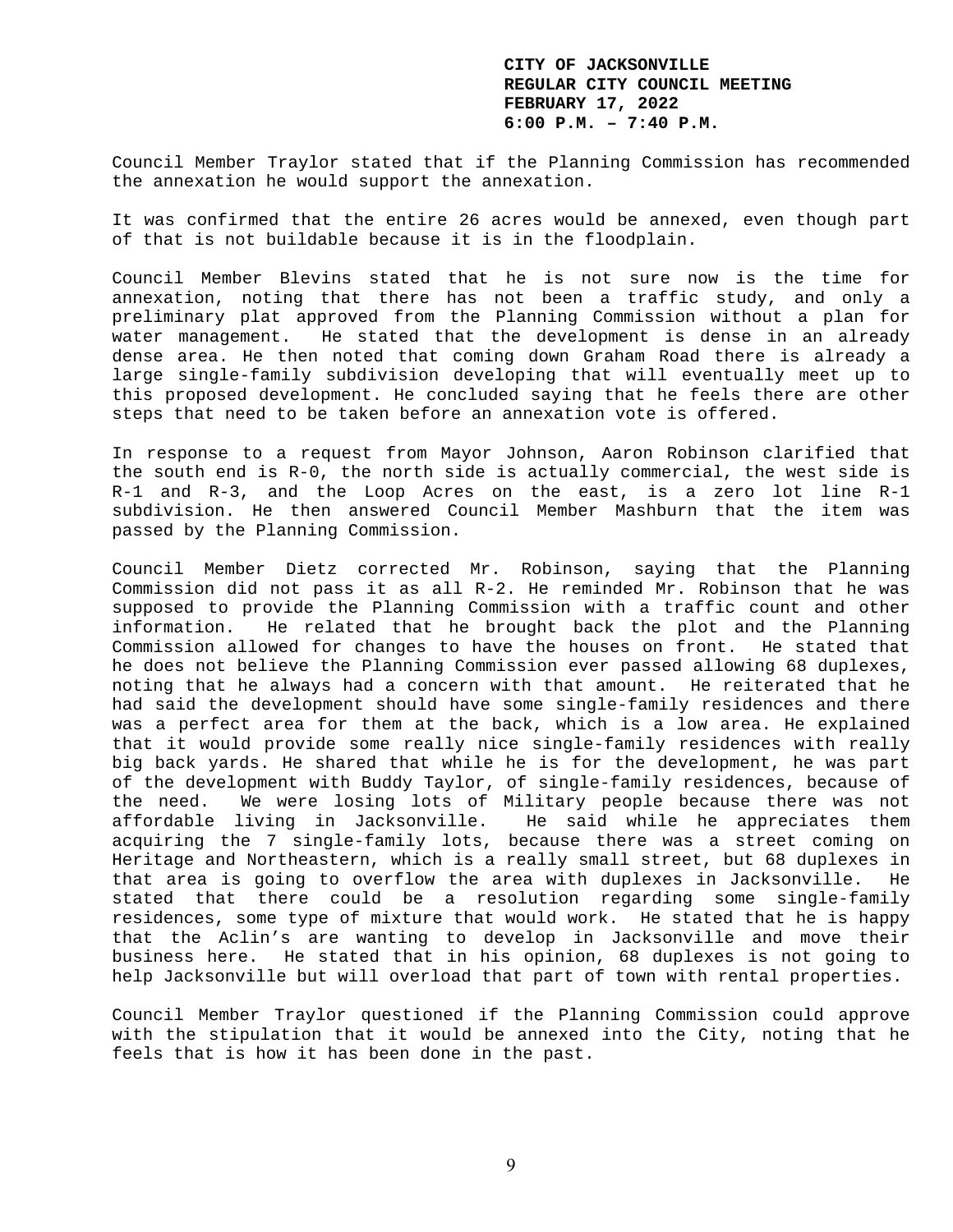Council Member Dietz concurred that it could be done that way.

Council Member Traylor stated that he understands the developer does not want to annex into Jacksonville if it is brought in as an R-1. He stated that this would be a way that everything could be settled and then it could be annexed into the City instead of annexing the property first without knowing how it is going to be developed out.

Council Member Rains clarified the surrounding zoning and the number of single-family homes that are being constructed adjacent to the proposed annexed area. She then questioned if the traffic study has been completed.

Mr. Robinson related that they had the development designed with two exits onto Graham, one on Reba and one on Northeastern, the Planning Commission thought that was going to be too much traffic for 68 duplexes. He continued saying that the developers bought 7 lots that were already in the City limits, already platted, and those are the lots they are currently building houses on that is completely separate from this development. He related that the Planning Commission directed them to either do a traffic study or find another access onto Loop Road. He stated that the way they accomplished that without doing the traffic study was to purchase the 7 lots and then replat those lots in order to get a right-of-way onto Loop Acres, which lets out onto Loop Road. He said that roughly half of the traffic would go to Graham and half would go to Loop Road, or all of it might go to Loop Road, you cannot know what the traffic pattern is going to be. He stated that he is not a traffic engineering expert, but a residential street will handle over 1,000 vehicles per day. The maximum per lane is like 1,900 per hour, so Graham Road will actually handle something like 36,000 vehicles per day and Loop Road will actually handle something like over 10,000 vehicles per day. He related that a townhome for instance, uses approximately 7 trips a day per unit, so if you have 68 units, you multiply that by 2 and then multiply that by 7 and that is well under 10,000 vehicles. He stated that there is a fire code that you have to have more than one entrance, and it has nothing to do with traffic count, it has to do with safety. So, the traffic count was never done because we actually provided a third access onto a completely separate road to mitigate the traffic count issue.

Council Member Dietz pointed out that the 7 additional lots were already platted and are not a part of the proposed development or the property being considered for annexation. He stated that the Planning Commission was not even going to consider the proposed development without the access on Loop Road. He noted that this property backs up to the approximately 12 houses that are already on Loop Road, the developer then purchased the 7 remaining lots of Loop Road Acres in order to make an access to Loop Road, which was approved by the Planning Commission. He stated that in the same token the Planning Commission had asked that there be some single-family residences in the subdivision. He cautioned that the traffic congestion is not only considered for the proposed subdivision but also the other housing that is in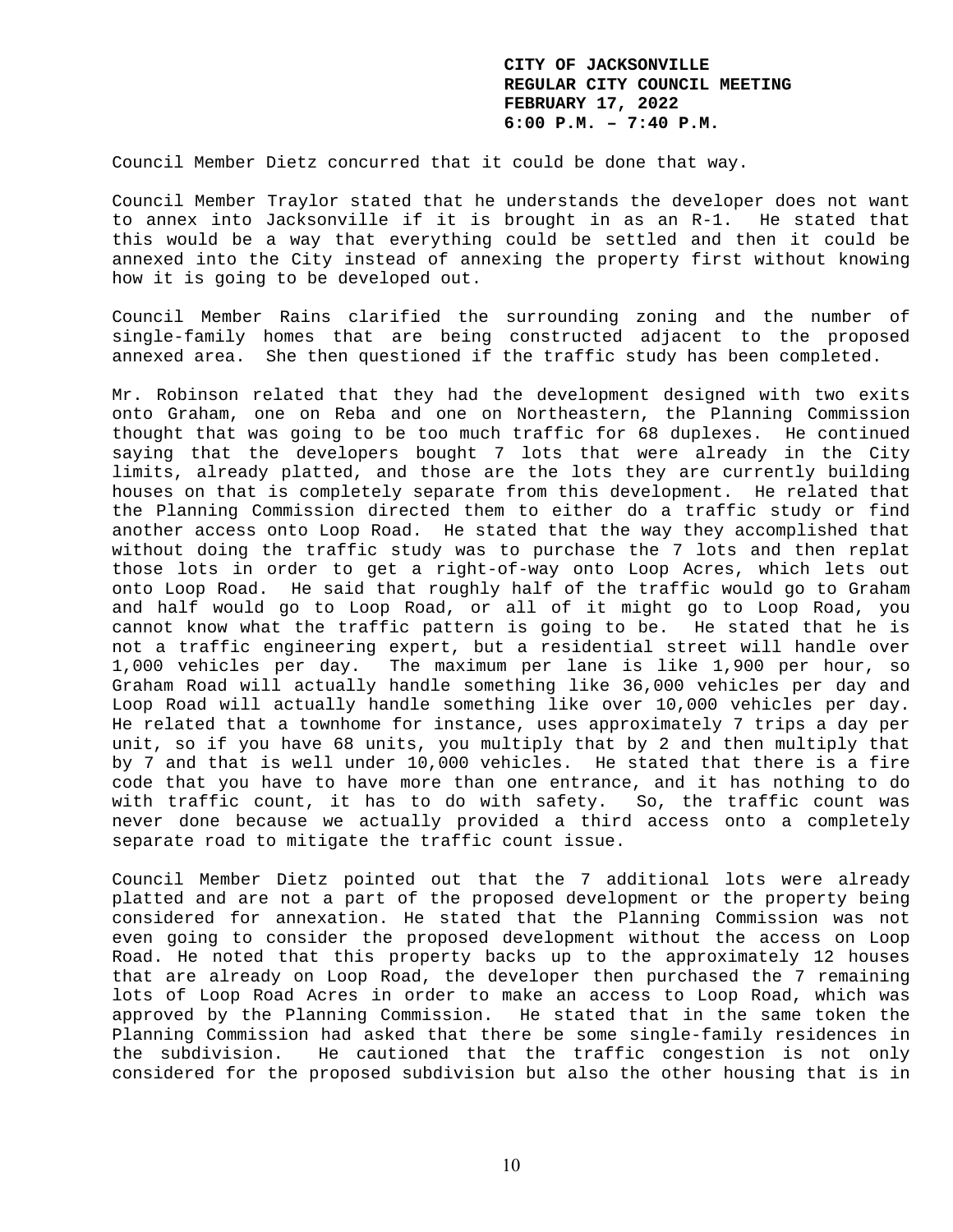the area. He then noted that of the 27 acres, only 14 acres is not in the flood plain, pointing out that 68 duplexes in that small of an area is a congestion concern. He stated that his vote would be for single-family residences, assuring the developers that if they build them, they will sell.

Mr. Robinson recalled that the Planning Commission asked if the way the proposed development worked, could it accommodate single-family houses with the way the streets and lots were laid out, since it was not annexed. He continued saying that he told the Planning Commission that a single-family can fit just like a duplex. He added that the setbacks fit for both and that until the zone is there, how do you say this is the dividing line or that we are going to do houses here.

Mayor Johnson pointed out that single-family dwellings are allowed in R-2.

Mr. Puckett then answered that the monthly rental rate would be somewhere between \$650.00 to \$750.00 or \$795.00. He concurred that they are all two bedroom and one bath. He noted that the older ones on Clint Drive are renting for \$595.00 to \$750.00. He explained that they would have a brick skirt with vinyl siding and double pane windows, the kitchens will have shaker style cabinets with granite counter top and stainless-steel appliances. He said that they would be small but very efficient and nice. He stated that it will be affordable housing. He added that they are willing to work with the City; but they need the majority of them to be duplexes to make it work.

Council Member Bolden confirmed that they do not want to go with the zoning of R-1 for the entire development.

Mr. Puckett asked if approved at R-2, could they resubmit to the Planning Commission to do some single-family inside of that. He noted that if they get a zoning of R-2, they could still build single-family. He added that he thought that it had been approved, which may have been a miscommunication between them and Bond Engineering. He went on to say that if the City Council would approve it as an R-2, they would be happy to go back before the Planning Commission for further approval of some single-family homes. He confirmed that if approved as R-1, there is no automatic guarantee that they would get R-2. He stated that it would make better sense to do it as R-2 and then go back to the Planning Commission.

Council Member Sansing stated that as a resident of Ward 2, he travels the area daily and is aware of how much traffic comes in from Lonoke and other places that come down Loop Road. He stated that it is not just the area traffic to consider.

Council Member Twitty noted the higher volume when the Shooting Range is having a tournament.

Mayor Johnson stated that he does not feel the City Council is determining the mix tonight, but are just putting it in as R-2 and the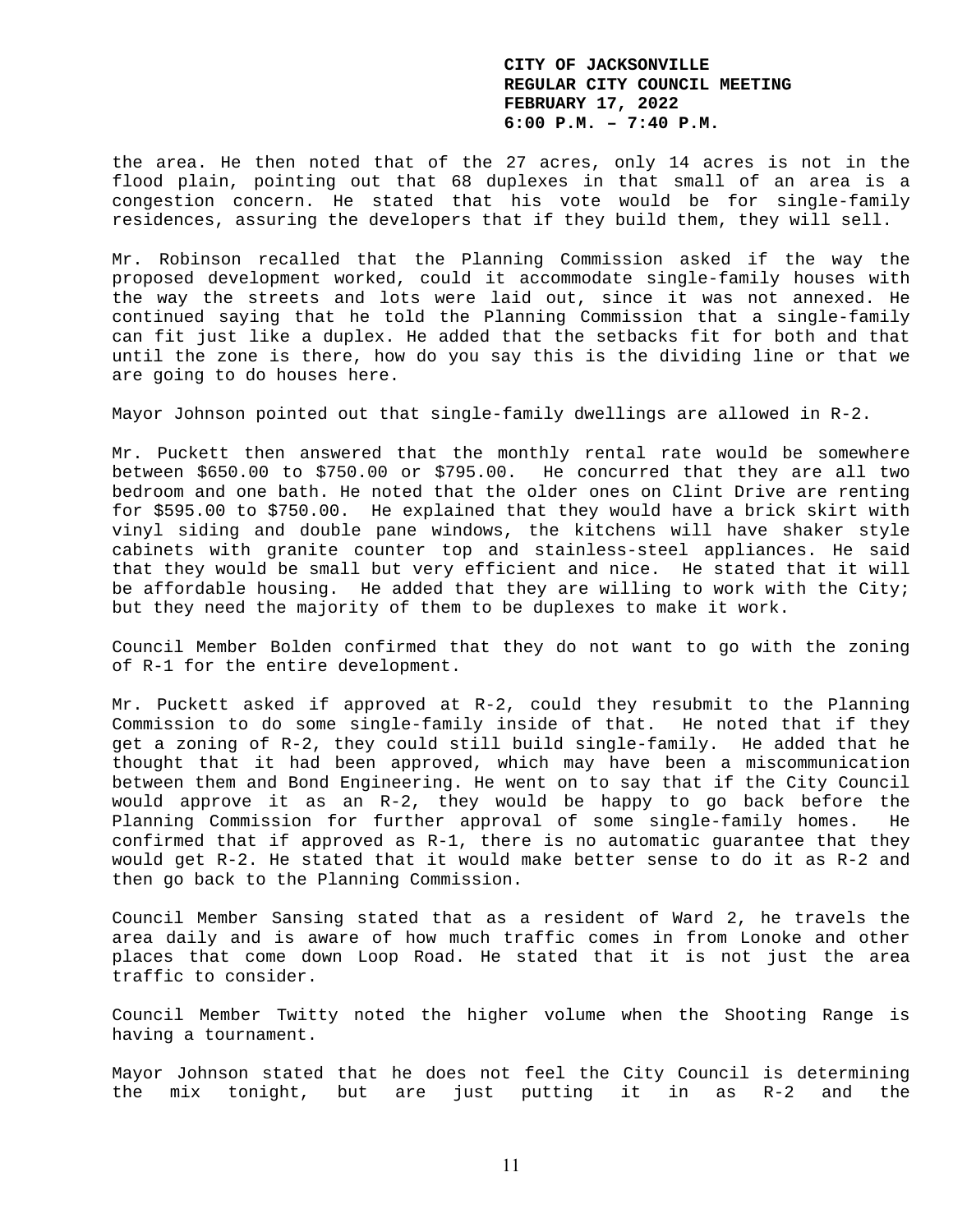Planning Commission will decide that, then it will come back to the City Council.

Council Member Dietz clarified that it is allowable for them to build R-1 in an R-2 zone and it would not have to come back before the Planning Commission. He stated that if it comes back to the Planning Commission, we need to come to a consensus on what would be the proper mix.

Mayor Johnson stated that he is going to ask for a motion to approve on first reading but not to suspend the rules and place on second reading.

Council Member Mashburn moved, seconded by Council Member Rains to **APPROVE** Ordinance 1686 on **FIRST READING**. **ROLL CALL**: Council Member Dietz, Bolden, Blevins, Mashburn, Traylor, and Rains voted AYE. Council Member Sansing, Twitty, and Smith voted NAY. **MOTION CARRIED**.

#### **Council Member Mashburn moved to place Ordinance 1686 on second reading.**

Council Member Traylor asked the developers if they would be willing to go back to the Planning Commission and get approval with the stipulation that if approved, they would be annexed into the City.

Mr. Puckett agreed.

#### **Motion dies for lack of a second.**

Council Member Traylor moved, seconded by Council Member Blevins to **TABLE** Ordinance 1686 until the preliminary plat of the proposed R-1 and R-2 mix is approved by the Planning Commission.

It was noted that the Ordinance would return, possibly amended, and placed back on first reading.

**ROLL CALL**: Council Member Dietz, Bolden, Blevins, Sansing, Mashburn, Traylor, Twitty, Smith, and Rains voted AYE. (0) voted NAY. **MOTION CARRIED**.

#### **c. PUBLIC HEARING ORDINANCE 1685 (#4-22)**

**AN ORDINANCE AMENDING THE PLUMBING, ELECTRICAL, AND INSPECTION FEE ASSESSMENTS, CODIFIED AS JACKSONVILLE MUNICIPAL CODE SECTION 16.12.030, 16.08.580, AND 16.08.600, RESPECTIVELY; DECLARING AN EMERGENCY; AND, FOR OTHER PURPOSES.** 

**Mayor Johnson opened the public hearing at approximately 7:08 p.m.** 

**With no one presenting to speak in favor or opposition, Mayor Johnson closed the public hearing at approximately 7:09 p.m.**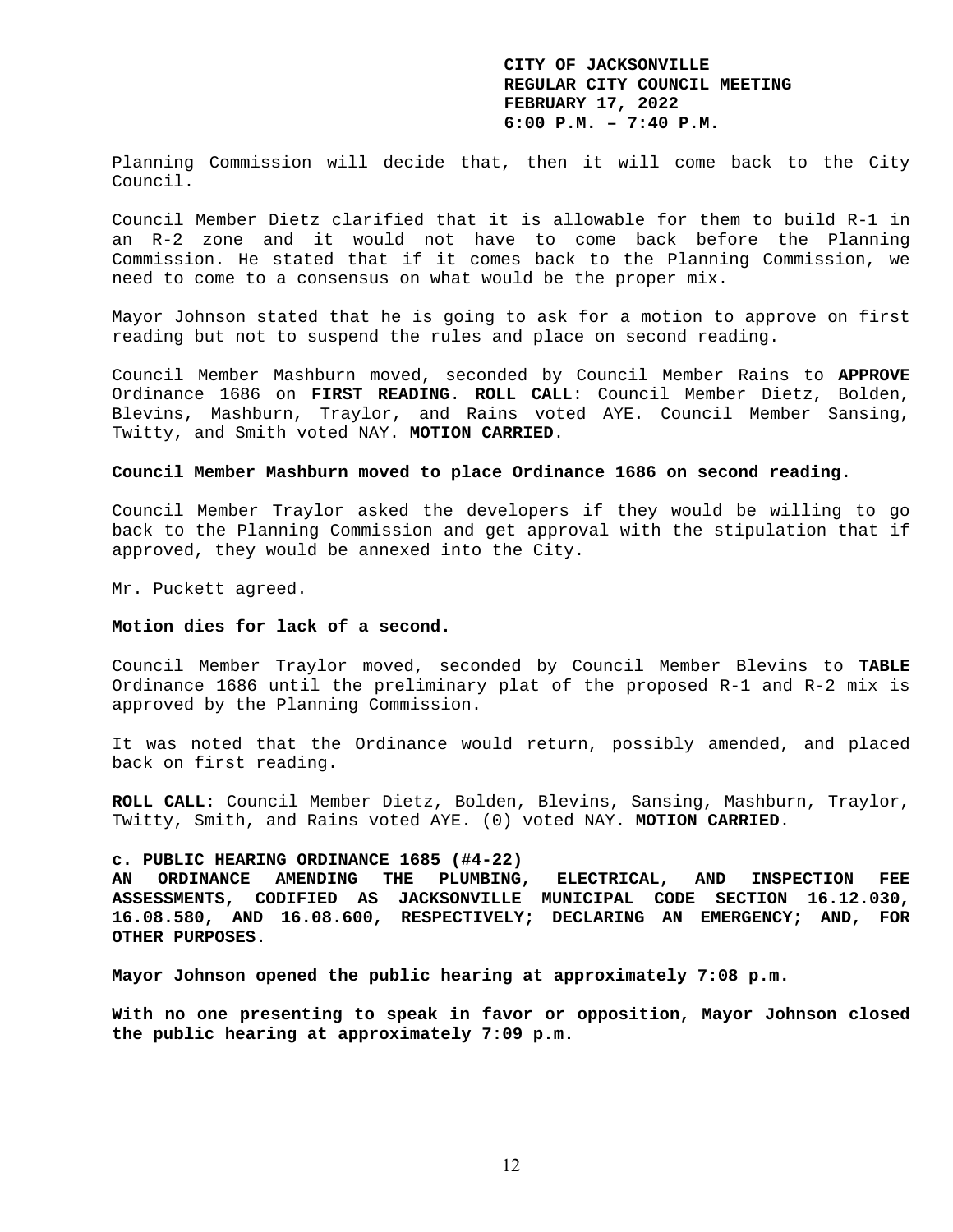Council Member Bolden moved, seconded by Council Member Mashburn to place Ordinance 1685 on **FIRST READING**. **ROLL CALL**: Council Member Dietz, Bolden, Blevins, Sansing, Mashburn, Traylor, Twitty, Smith, and Rains voted AYE. (0) voted NAY. **MOTION CARRIED. Whereupon City Attorney Friedman read the heading of Ordinance 1685.** 

Public Works Director Jim Oakley noted that there has not been an inspection rate increase for slightly over 40 years. He stated that the recommended fees are still very competitive with the surrounding cities.

Discussion ensued as the percentage of the increase and the long over due time frame for an increase. Other discussion ensued as to City of Jacksonville still being lower than any of the surrounding cities.

Council Member Blevins moved, seconded by Council Member Mashburn to **AMEND** Ordinance 1685 to make the fees for floor drains and shower units \$6.00 each. **MOTION CARRIED** with Council Member Sansing voting NAY.

Council Member Rains moved, seconded by Council Member Mashburn to **APPROVE** Ordinance 1685 **AS AMENDED** on **FIRST READING** and **SUSPEND THE RULES** and place Ordinance 1685 on **SECOND READING**. **ROLL CALL**: Council Member Dietz, Bolden, Blevins, Sansing, Mashburn, Traylor, Twitty, Smith, and Rains voted AYE. **MOTION CARRIED**.

Council Member Bolden moved, seconded by Council Member Mashburn to **APPROVE** Ordinance 1685 on **SECOND READING** and **SUSPEND THE RULES** and place Ordinance 1685 on **THIRD AND FINAL READING**. **ROLL CALL**: Council Member Dietz, Bolden, Blevins, Sansing, Mashburn, Traylor, Twitty, Smith, and Rains voted AYE. **MOTION CARRIED**.

Council Member Bolden moved, seconded by Council Member Rains to **APPROVE AND ADOPT** Ordinance 1685 in its entirety as amended. **ROLL CALL**: Council Member Dietz, Bolden, Blevins, Sansing, Mashburn, Traylor, Twitty, Smith, and Rains voted AYE. **MOTION CARRIED.** 

Council Member Bolden moved, seconded by Council Member Mashburn that the **EMERGENCY CLAUSE** be approved and adopted. **ROLL CALL**: Council Member Dietz, Bolden, Blevins, Sansing, Mashburn, Traylor, Twitty, Smith, and Rains voted AYE. **MOTION CARRIED.** 

**ORDINANCE 1685 (#4-2022) APPROVED AND ADOPTED THIS 17th DAY OF FEBRUARY, 2022.** 

### **e. RESOLUTION 816 (#1-22)**

**A RESOLUTION IN SUPPORT OF AND AUTHORIZING EXECUTION OF SALE DOCUMENTS BY THE CITY OF JACKSONVILLE FOR CERTAIN REAL PROPERTY DESCRIBED HEREIN (GENERAL LOCATION – GRAHAM ROAD); AND, FOR OTHER PURPOSES.** 

Mayor Johnson stated that Fire Station 2 is not repairable and needs to be torn down and a new one built. He explained that there are 4 acres down the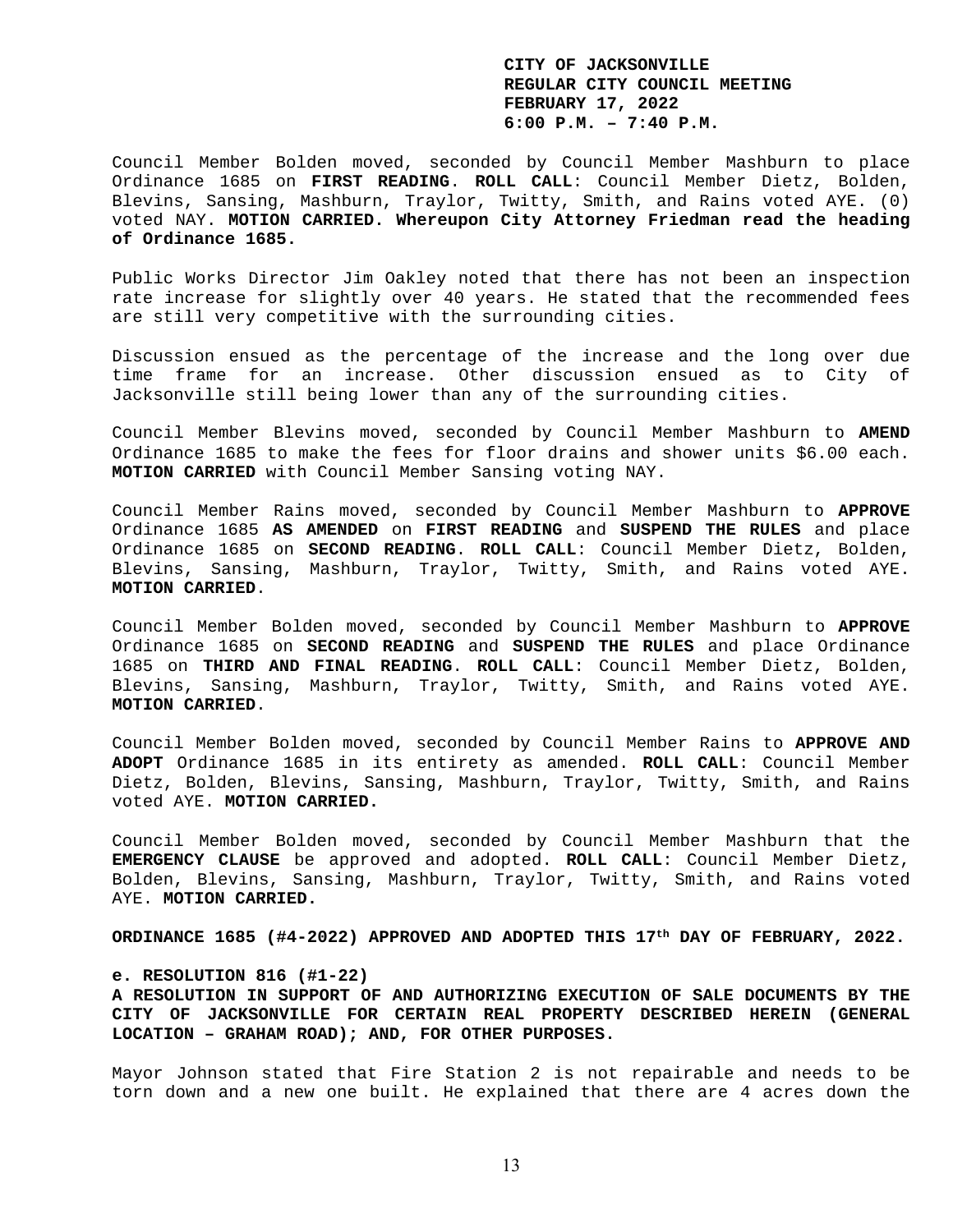street that is for sale at \$159,000. He asked for permission to negotiate that price. He added that he would get an appraisal.

Council Member Bolden concurred, noting that he is aware of the disrepair of Fire Station #2.

**Council Member Bolden moved, seconded by Council Member Mashburn to read Resolution 816. MOTION CARRIED. Whereupon City Attorney Friedman read the heading of Resolution 816 (#01-2022).** 

**Council Member Bolden moved, seconded by Council Member Mashburn to adopt Resolution 816 (#01-2022) in its entirety.** 

In response to a question from Council Member Blevins, Mayor Johnson answered that the City Council would approve the purchase price and would be given a copy of the appraisal.

Finance Director Cheryl Erkel answered Council Member Dietz that some of the Government monies could be used in this endeavor.

Mayor Johnson confirmed with Finance Director Cheryl Erkel that there is money in Capital Improvement Reserves so we would not have to draw on those funds unless we need to.

Finance Director Cheryl Erkel agreed that there is money in the Capital Improvement Fund that we can use to purchase the land, so we do not have to use the ARP money for that, but we can use the ARP money to build the Fire Station.

**At this time, MOTION CARRIED.** 

## **f. Leases involving City buildings**

In response to a question from Council Member Blevins, Mayor Johnson stated that the City needs a lease in order for us to enter the building and check the air filters, fix a faucet, etc. He went on to say that each of the leases are the same, saying that if it is a repair over \$2,000.00 the organization and the City splits the costs up to the City spending \$10,000.00 annually.

Council Member Blevins stated that he was unable to find a lease between the City and the Historical Museum.

Mayor Johnson stated that it does not have a lease, adding that it was approved by the City Council back in 2019. He added that he had spoken to City Attorney Friedman and a lease will be drawn up.

Council Member Blevins questioned liability issues and Mayor Johnson stated that he does not believe a lease would relieve the City from liability issues.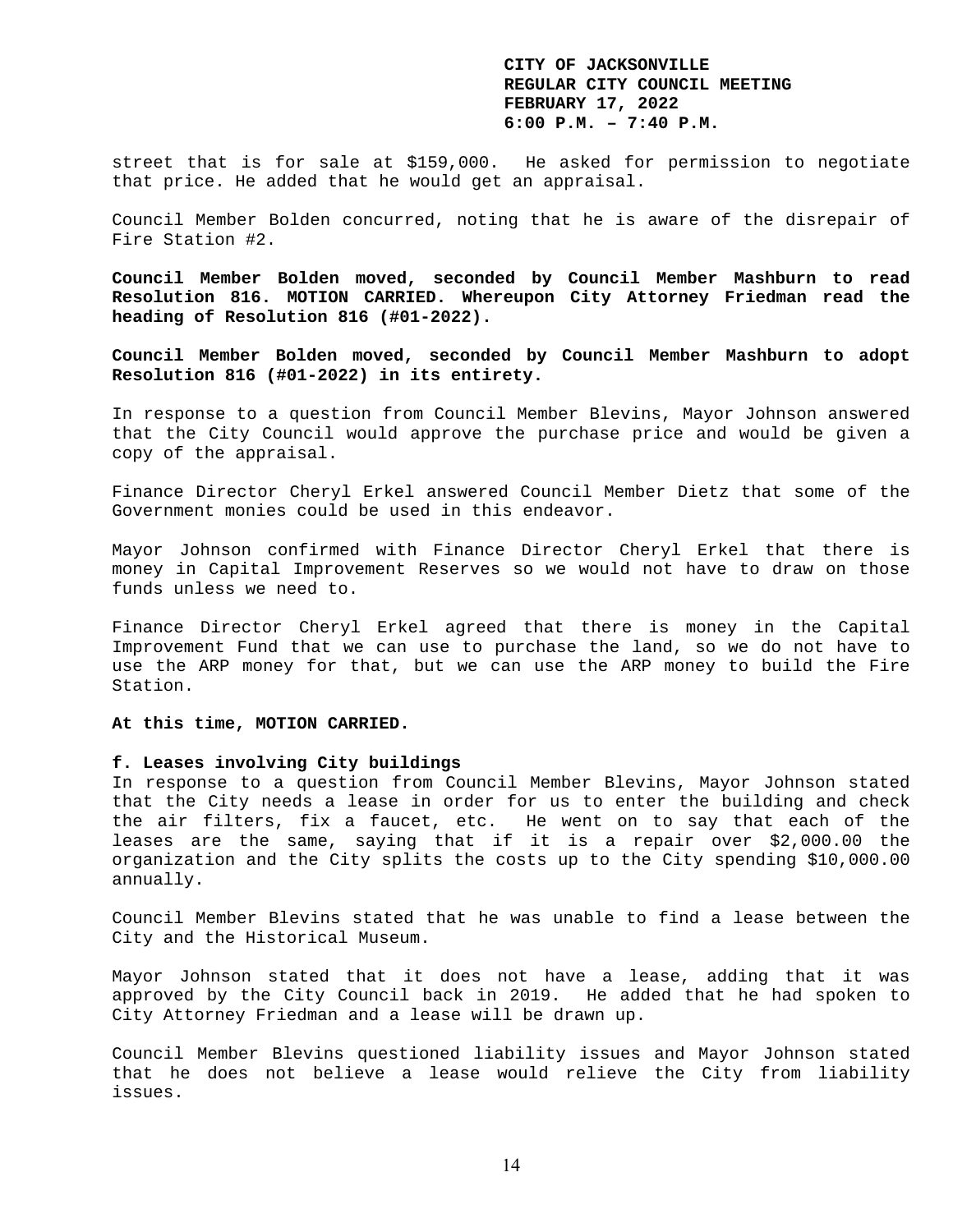Mayor Johnson added that he does have a signed lease with the Boys & Girls Club now.

Council Member Blevins noted that the City pays the utilities for the Senior Center because they offer a service and then there is an additional fund for the Senior Center. He explained that he had asked City Attorney Friedman if we could work out something to pay the utilities for the Boys & Girls Club. He stated that he was unaware that the Club charges, adding that he was not aware that there was a membership fee. He stated that he is aware of the \$50,000 that the City gives to the Senior Center, adding that he was wondering if there is any kind of deal like that for the Boys & Girls Club if they were to eliminate the membership fee.

City Attorney Friedman stated that the City has a service agreement with the Senior Center, explaining that they offer a service to the City that the City does not provide. The Boys and Girls Club, however, offers the same service that is offered by the Parks and Recreation Department. She stated that is how the City is able to offer that money to the Senior Center. We can not give a general subsidy to the Boys and Girls Club if they are offering the same service that the City already provides.

Mayor Johnson related that Lanny from the Municipal League met with the Chamber, Museum, and the Boys and Girls Club who were trying to draft agreements in 2019.

City Attorney Friedman confirmed that the Boys and Girls club was not in that meeting, it was only for the Chamber of Commerce and the Historical Museum.

Discussion ensued as to the membership fees and the number of members.

Mayor Johnson noted that the Boys and Girls Club does get funds from the United Way, adding that if the City were too involved then they would not be able to get those funds.

Council Member Traylor stated that in his opinion, the Boys and Girls Club could go a long way in reaching out to people and businesses in the City to raise money for those programs instead of the City doing it.

## **g. DISCUSSION Boys & Girls Club Lease This item discussed under the previous item.**

### **h. DISCUSSION Social Media questions for meetings**

Council Member Blevins stated that he recalls Mayor Johnson's efforts to make it more accessible for people to ask questions at the City Council meetings. He noted that the meetings are streamed online using YouTube, saying that he would like to have a time to be able to accept questions from the citizens through YouTube that can not make it to the meeting. He noted at a previous meeting, when the Mayor was absent, the City Council approved for there to be a main City Facebook page on Social Media.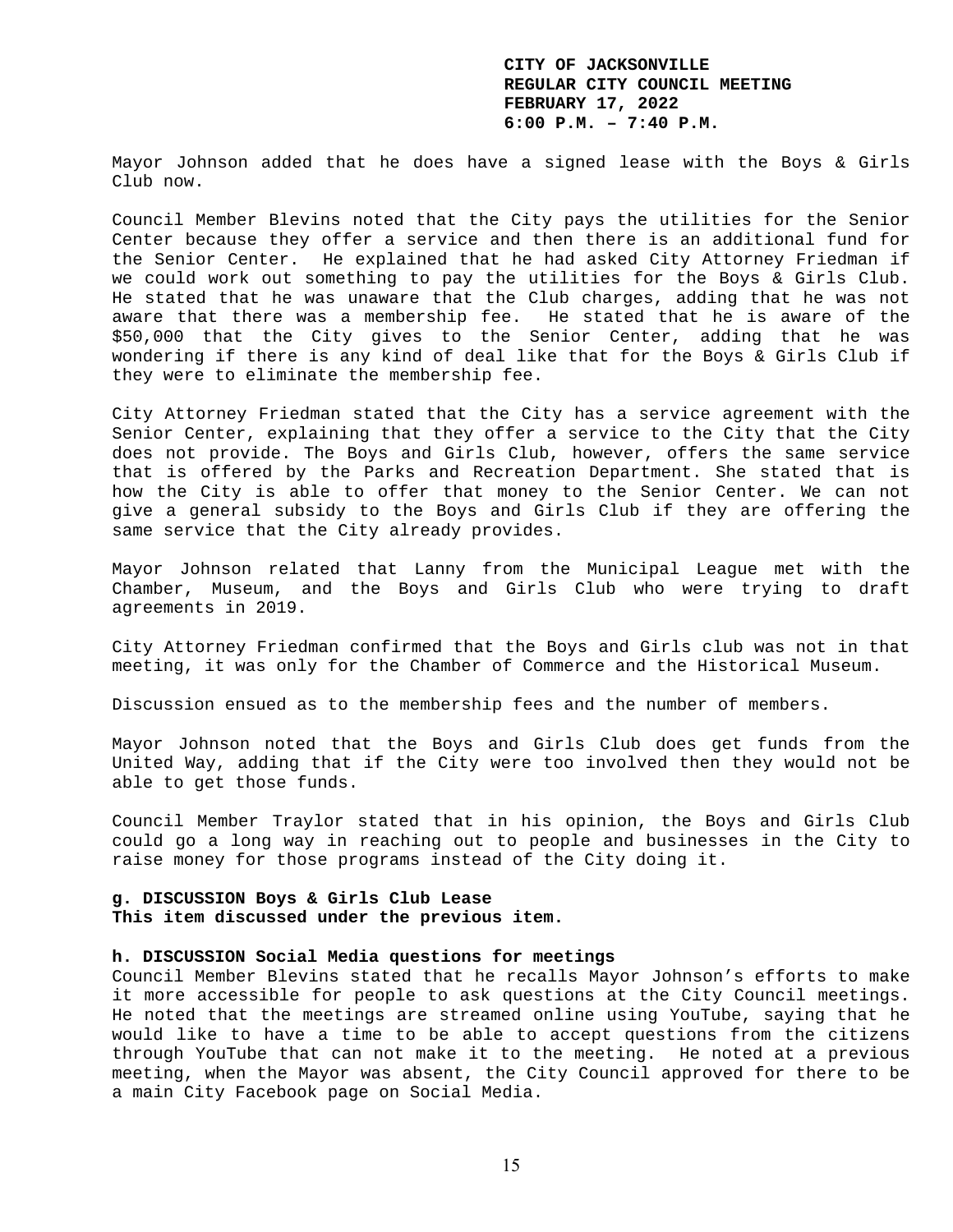Mayor Johnson stated that it has not been put together yet, explaining that he has been working with Department heads on writing policy regarding how we are going to handle social media, what social media we are going to use, because Facebook for boomers is big, but it is nothing to Gen Z. He stated we need to figure out how do we reach maximum people. We need a policy where each Department has a policy that follows within and then we need to get a page where important things are posted. He stated that it is not dead, but slow like everything else in Government.

Council Member Blevins stated in that policy we need to confirm who owns the pages because, as you know, we lost the Animal Shelter page.

Mayor Johnson stated that it will have to be owned by the City, the Director of that Department will be administrator and someone else they chose, that is where our discussions are at this point. He then answered that he has not thought about the YouTube questions yet.

Council Member Blevins asked IT Director Emily Osment what her thoughts are about the ability to take YouTube questions for City Council.

Director Osment stated that she would turn it on if that is what is decided. She then answered Mayor Johnson that currently there are nine people watching the meeting.

Mayor Johnson stated that he had also thought about having the questions emailed in advance.

Council Member Blevins noted that a question could come up during the explanation of an item through a different question that was asked.

Mayor Johnson agreed that could happen.

Council Member Rains stated that she has constituents that ask questions through text during the meeting and that she does follow through with those questions at the appropriate time.

Council Member Dietz stated that it would not be a bad idea to have them sent in, adding that if we are going to do that, he would like for someone to make sure that they are appropriate.

Mayor Johnson stated that is part of the policy that we are looking at.

### **i. Update on hiring of important City positions**

Council Member Blevins noted that he saw a post about the Job Fair, encouraging everyone to show up. He stated that he is pleased to see that we have locked on for a CDBG Director and that we also have an assistant to the Public Works Director.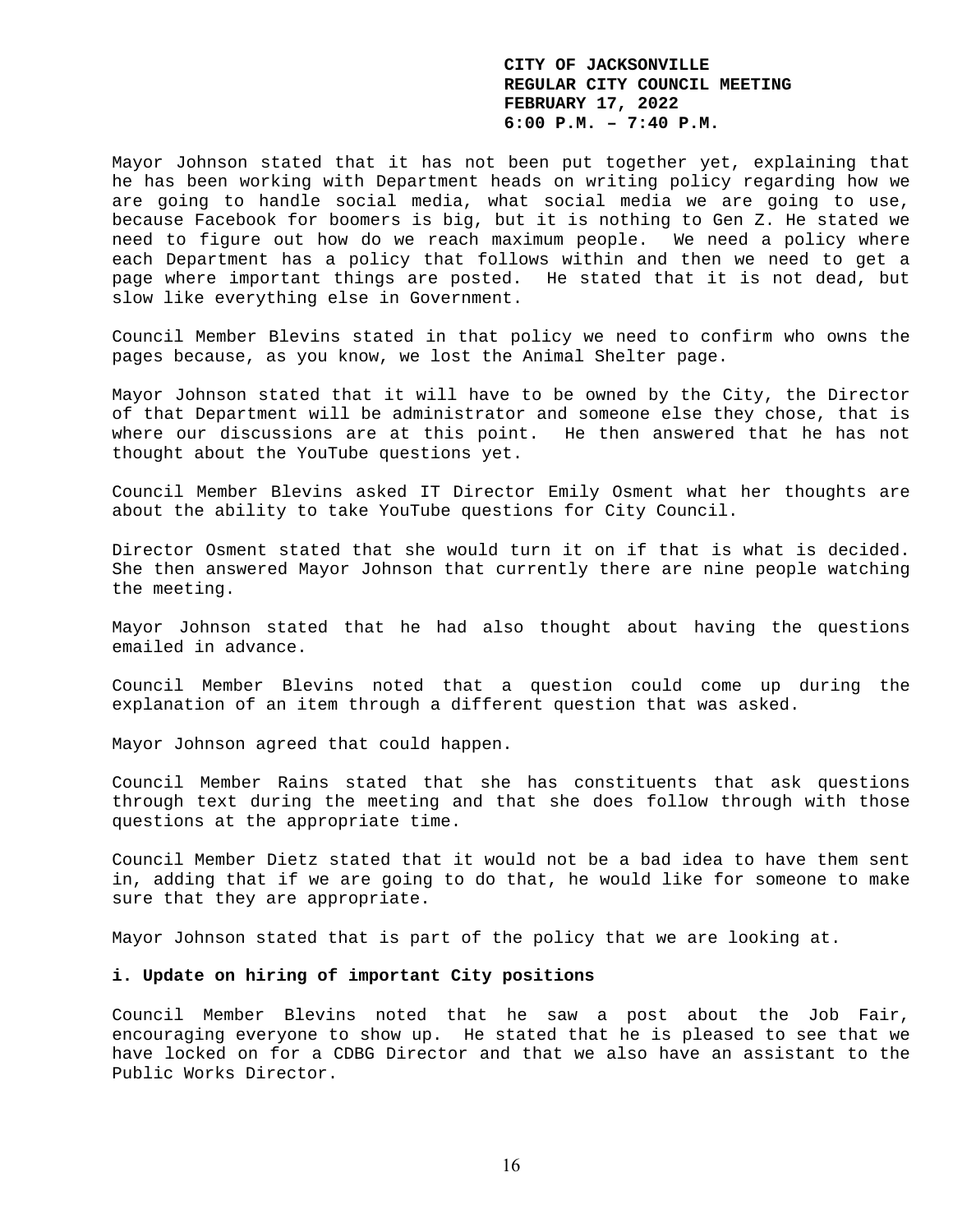Council Member Blevins requested that there be consideration for hiring an Economic Developer, which the City really needs. He stated that he is aware we have a new CEO of the Chamber, suggesting that they could work together. He reiterated that the City needs an Economic Developer.

Mayor Johnson stated that he has spoken with other mayors and it is not out of the question. He stated that it is there somewhere.

## **APPOINTMENTS: UNFINISHED BUSINESS:**

## **ANNOUNCEMENTS: City Council Workshop hosted by Council Member Dietz March 17 at 4 p.m. City Council Chambers.**

Council Member Dietz stated that he would like to have the Department heads and all the members of City Council with requests in writing. He noted that some of his concerns are for developing a mural ordinance to make sure that it is appropriate and beneficial for the City of Jacksonville. He then issued concerns that VRBOs and Airbnbs are being used as meth labs. He stated that the last item was the planned allotment regarding monies from the Government.

### **2022 Citizen Satisfaction Survey proposed by Council Member Rains.**

Council Member Rains related that this was a request that was presented to her prior to getting elected, and through her first year. She stated that she has done the research in looking at other cities and their citizen satisfaction survey, working with IT and Dr. Price. She stated that she would be reaching out to all of the Department heads, offering an example provided by Topeka regarding insight as to the information that survey brought them so we can formulate our own. She stated that it is a beneficial resource, and she is hoping to get a final draft that can be presented to our civic organizations for final review by March or April.

Mayor Johnson announced that the fundraiser for the Senior Center the "Taste of New Orleans" will be held March 1st.

He announced that the construction work being done in the parking lot of Wal-Mart is for the new Slim Chickens that will be opening in Jacksonville soon.

He then announced that the last piece of property owned by the Hospital Board has been sold, the end of the Crestview Plaza, and the Hospital Board will be closed with all the money coming to the City. They had an appraisal of \$315,000 and it was sold for \$210,000; adding that it needs about \$150,000 of work. He stated that they only had one offer in 8 months.